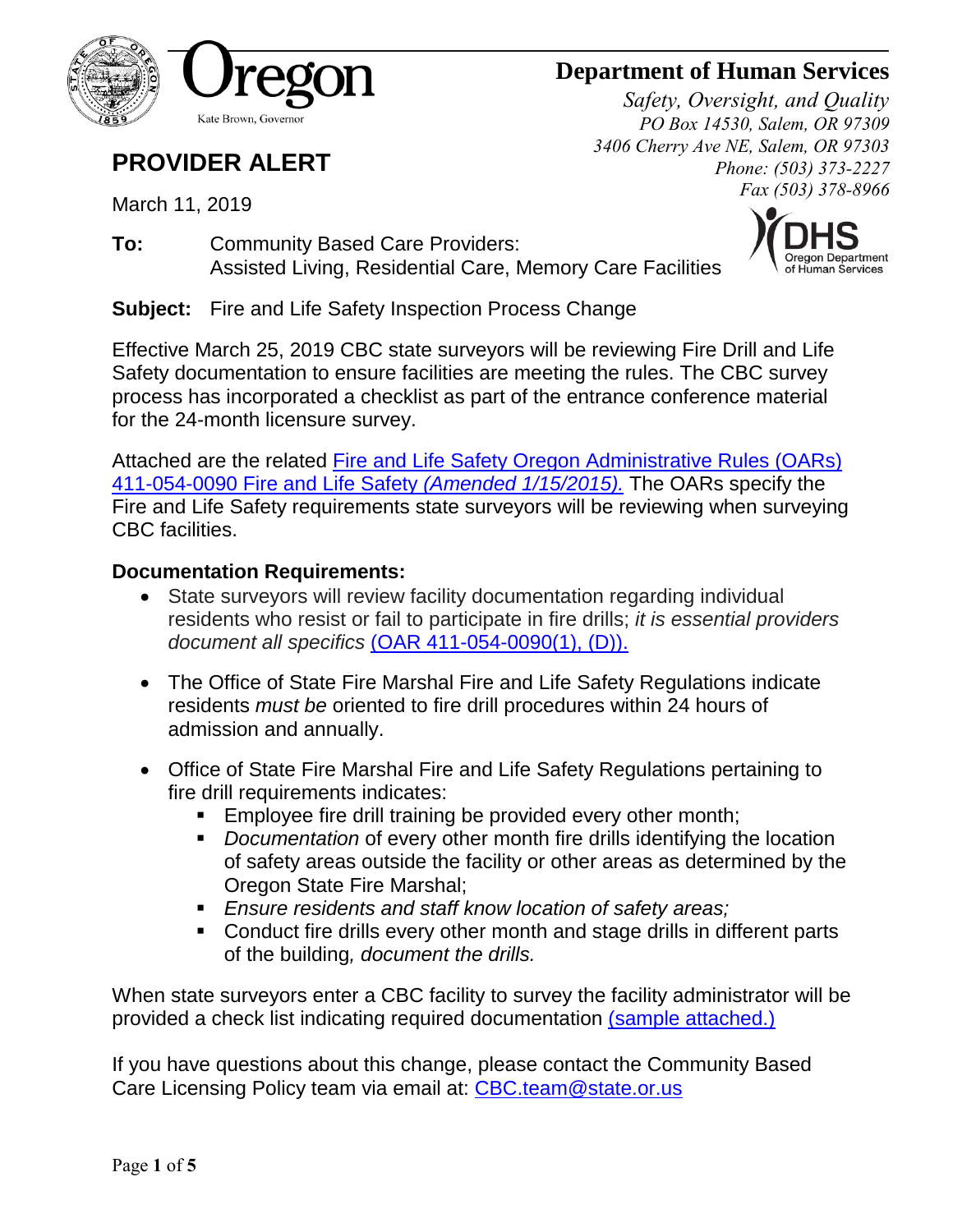### <span id="page-1-0"></span>**411-054-0090 Fire and Life Safety** *(Amended 1/15/2015)*

- (1) FIRE DRILLS. All fire drills shall be conducted according to the Oregon Fire Code (OFC).
	- (a) Unannounced fire drills must be conducted and recorded every other month at different times of the day, evening, and night shifts.

(b) Fire and life safety instruction to staff must be provided on alternate months.

- (c) The Fire Authority may develop an alternative fire drill plan for the facility. Any such plan must be submitted to the Department.
- (d) A written fire drill record must be kept to document fire drills that include:
	- (A) Date and time of day;
	- (B) Location of simulated fire origin;
	- (C) The escape route used;

<span id="page-1-1"></span>(D) Problems encountered and comments relating to residents who resisted or failed to participate in the drills;

- (E) Evacuation time period needed;
- (F) Staff members on duty and participating; and
- (G) Number of occupants evacuated.
- (e) Alternate exit routes must be used during fire drills to react to varying potential fire origin points.
- (f) The evacuation capability of the residents and staff is a function of both the ability of the residents to evacuate and the assistance provided by the staff.
- (g) Staff must provide fire evacuation assistance to residents from the building to a designated point of safety as determined by the Fire Authority having jurisdiction. Points of safety may include, outside the building, through a horizontal exit, or other areas as determined by the Fire Authority having jurisdiction.
- (h) The fire alarm system shall be activated during each fire drill, unless otherwise directed by the Fire Authority having jurisdiction.
- (2) If the facility is unable to meet the applicable evacuation level, the facility must make an immediate effort to make changes to ensure the evacuation standard is met. Changes must include, but not be limited to: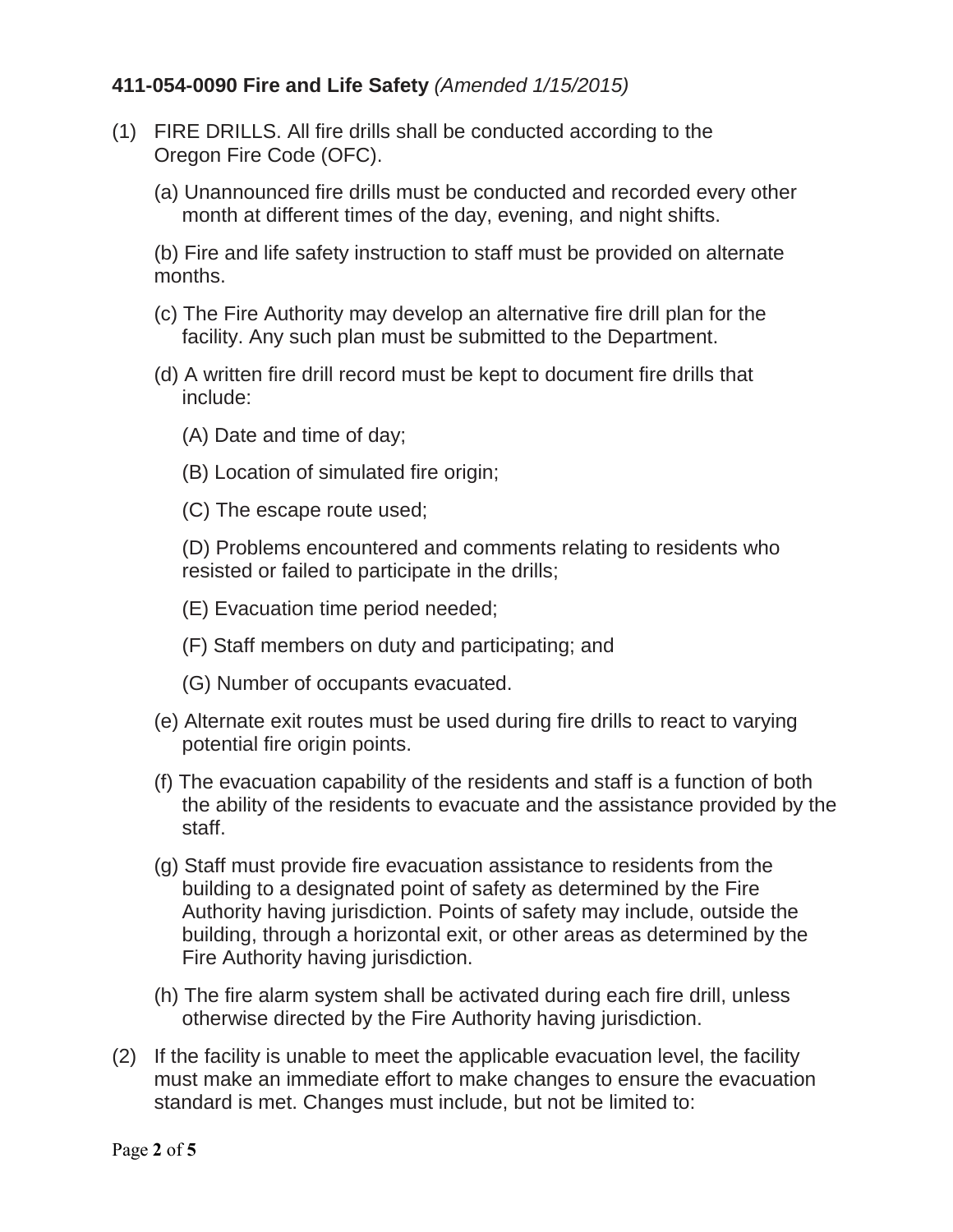- (a) Increasing staff levels,
- (b) Changing staff assignments,
- (c) Requesting change in resident rooms, and
- (d) Arranging for special equipment.

After making necessary changes, if the facility fails to meet the applicable evacuation level, the facility must issue an involuntary move-out notice to the residents in accordance with OAR 411-054-0080.

(3) Fire detection and protection equipment, including visual signals with alarms for hearing-impaired residents, must be maintained in accordance with the OFC and the manufacturer's instructions.

(a) The facility must provide and maintain one or more 2A:10B:C fire extinguishers on each floor in accordance with the OFC.

(b) Flammable and combustible liquids and hazardous materials must be safely and properly stored in original containers in accordance with the fire authority having jurisdiction.

- (4) SAFETY PROGRAM. A safety program must be developed and implemented to avoid hazards to residents, such as dangerous substances, sharp objects, unprotected electrical outlets, slippery floors or stairs, exposed heating devices, broken glass, water temperatures, and fire prevention.
- (5) TRAINING FOR RESIDENTS. Residents must be instructed about the facility's fire and life safety procedures per OFC.

(a) Each resident must be instructed within 24 hours of admission and reinstructed, at least annually, in general safety procedures, evacuation methods, responsibilities during fire drills, and designated meeting places outside the building or within the fire safe area in the event of an actual fire. This requirement does not apply to residents whose mental capability does not allow for following such instruction.

(b) A written record of fire safety training, including content of the training sessions and the residents attending, must be kept.

- (6) UNOBSTRUCTED EGRESS. Stairways, halls, doorways, passageways, and exits from rooms and the building must be unobstructed.
- (7) FIRST-AID SUPPLIES. First-aid supplies must be provided, properly labeled, and readily accessible.

Stat. Auth.: ORS 410.070, 443.450 Stats. Implemented: ORS 443.400 - 443.455, 443.991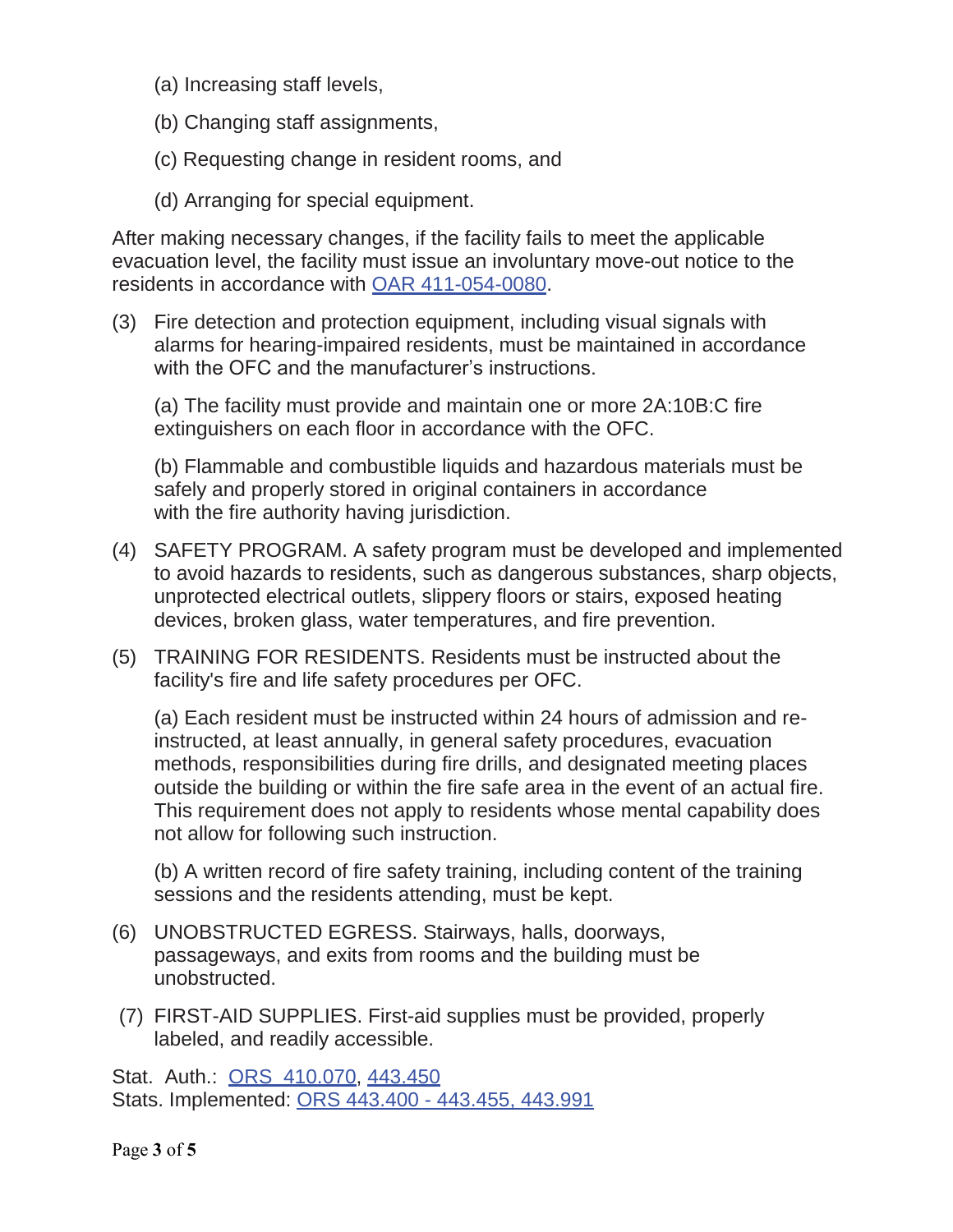## CBC Entrance Conference Checklist

<span id="page-3-0"></span>Please provide the following information as soon as possible.

| <b>Facility Name:</b>                                      | Facility #:                                                                                                                                                                                                                                                                                                                                                                                                                                                                          |
|------------------------------------------------------------|--------------------------------------------------------------------------------------------------------------------------------------------------------------------------------------------------------------------------------------------------------------------------------------------------------------------------------------------------------------------------------------------------------------------------------------------------------------------------------------|
| Date & time                                                | Facility Type $\Box$ RCF $\Box$ ALF                                                                                                                                                                                                                                                                                                                                                                                                                                                  |
|                                                            | Capacity: Beds<br><b>Current census:</b>                                                                                                                                                                                                                                                                                                                                                                                                                                             |
| 2.<br>3.<br>4.<br>5.<br>6.<br>7.<br>8.<br>9.<br>10.<br>11. | Facility email address:<br>List of residents by room number<br>Activity calendar (for current month, if available)<br>Menus (for current week)<br>Management-team list giving names and titles<br>List of all facility employees, giving first and last name, position and hire date<br>Resident council and food committee minutes for last 3 months<br><b>Fire and Life Safety Records for the past 6 months</b><br><b>RN Licensure documentation</b><br><b>Administrator CEUs</b> |
| 12.                                                        | Policy for Meds                                                                                                                                                                                                                                                                                                                                                                                                                                                                      |

Memory Care Community Endorsed Facilities Only:

- 1. Memory Care Community disclosure statement
- 2. Weekly staffing schedule for the month
- 3. Memory Care Community activity calendar

### *Please return this form to the TC with the required documents*

Rev 1/2018